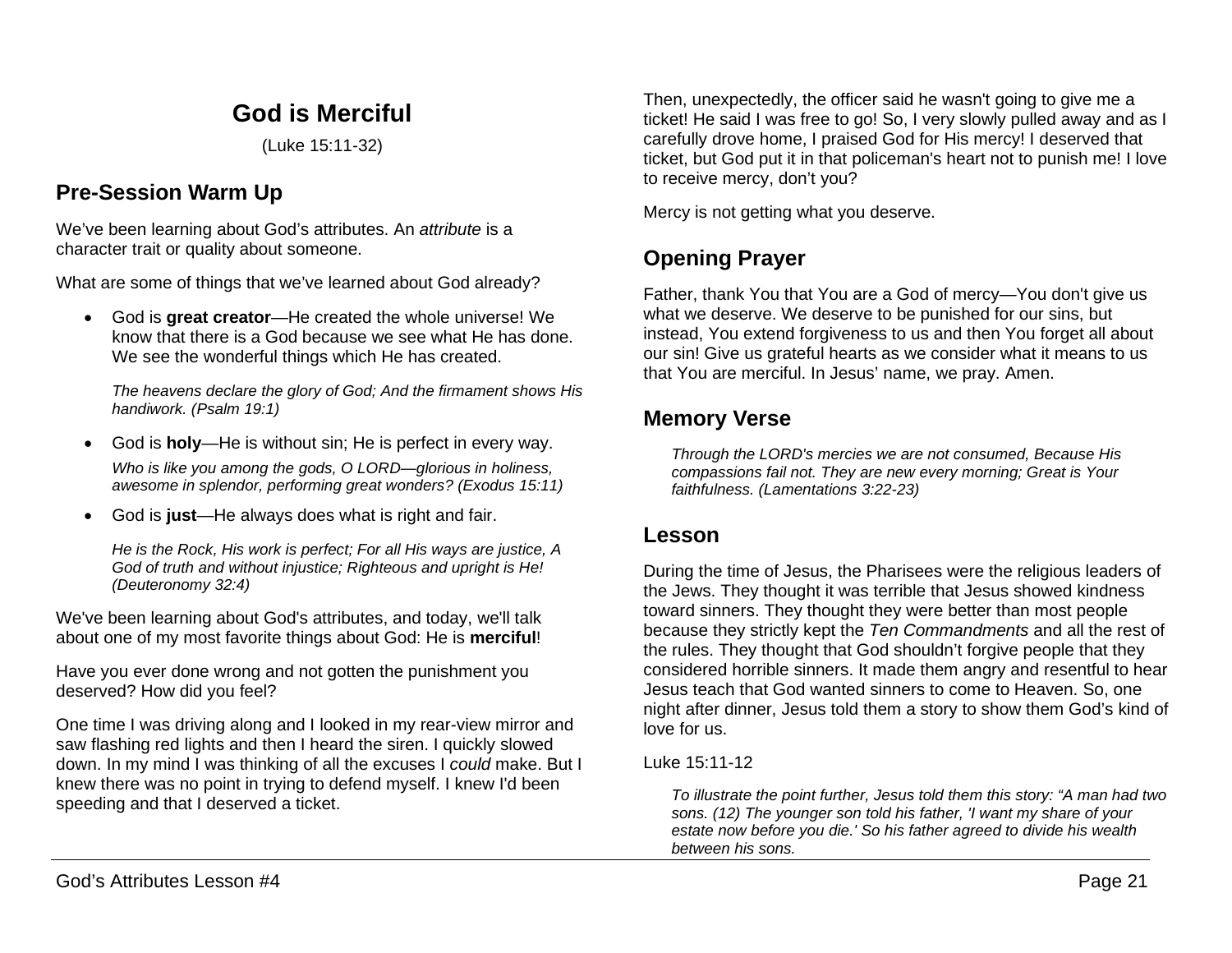In Bible times, the oldest son always inherited two portions of the father's estate while the other brothers got only a single portion. Usually the sons would have to wait until *after* the father died to get their inheritance. But in this story, the younger son didn't want to wait for his share of the money. He wanted it NOW! He was eager to leave home and do what he wanted, even if it was wrong!

So, the father gave the younger son his part of the money. How good this father was to his younger son! He was willing to give his hardearned savings to his son even though the son didn't deserve to have it until after his father's death.

The love of the father in our story is a picture of God's love for us: He willingly lets us enjoy all that belongs to Him. Can you think of some of the things God has given you? (He's given us good heath, a loving mother and father, a warm bed, enough food to eat, etc.)

Why is He so good to you? Is it because you deserve it or because you have earned it in some special way? No, God loves you because that is just the way He is. "*God is love*" (1 John 4:8), and you are His treasured creation.

When the younger son asked for his portion early, it showed that he was self-centered and had no respect for his father.

#### Luke 15:13

*"A few days later this younger son packed all his belongings and moved to a distant land, and there he wasted all his money in wild living.*

The son had disregarded his father's love and care and decided to go his own way. How foolish! God's Word says that you and I are much like that son. God has been very good to us: He has provided for our needs and given us many things to enjoy. Yet we, too, go our own way (Isaiah 53:6) and waste what the Father has given us.

We often do things that displease God. Can you think of ways we displease God? (We speak rudely to our brothers & sisters, talk back to our mothers, get cocky at school with our teachers, and so forth.)

Often you and I are much like this son — foolishly going our own way, disregarding God's goodness and love. The younger son said *goodbye* and headed to a faraway city. There, he started spending his money very foolishly—on wild parties and anything he thought would make him happy. He had lots of friends who enjoyed the parties he paid for, too! But, soon the son would have to suffer the consequences of following his own sinful heart.

One day his money bag was completely empty! All of a sudden, people he thought were his friends didn't come to see him anymore. He was all alone. And he was in big trouble. He had no money to buy food or to pay for a place to live. This was awful!

#### Luke 15:14-15

*"About the time his money ran out, a great famine swept over the land, and he began to starve. (15) He persuaded local farmer to hire him, and the man sent him into his field to feed the pigs.*

At last he found a job taking care of pigs! But, according to the law God gave to Moses, pigs were unclean animals and the people were forbidden to eat pork (Leviticus 11:7, 8). They were not to eat bacon, or hot dogs, or ham sandwiches. Jews would not even touch pigs. For a Jew to stoop to feeding pigs was a great humiliation.

#### Luke 15:16

*"The young man became so hungry that even the pods he was feeding the pigs looked good to him, but no one gave him anything.*

He was so hungry all of the time, he started thinking about eating the pig's food if it had been offered to him. For this young man to eat food that the pigs had touched was the lowest possible thing the listeners of this story could imagine. This son had truly sunk to the depths of society.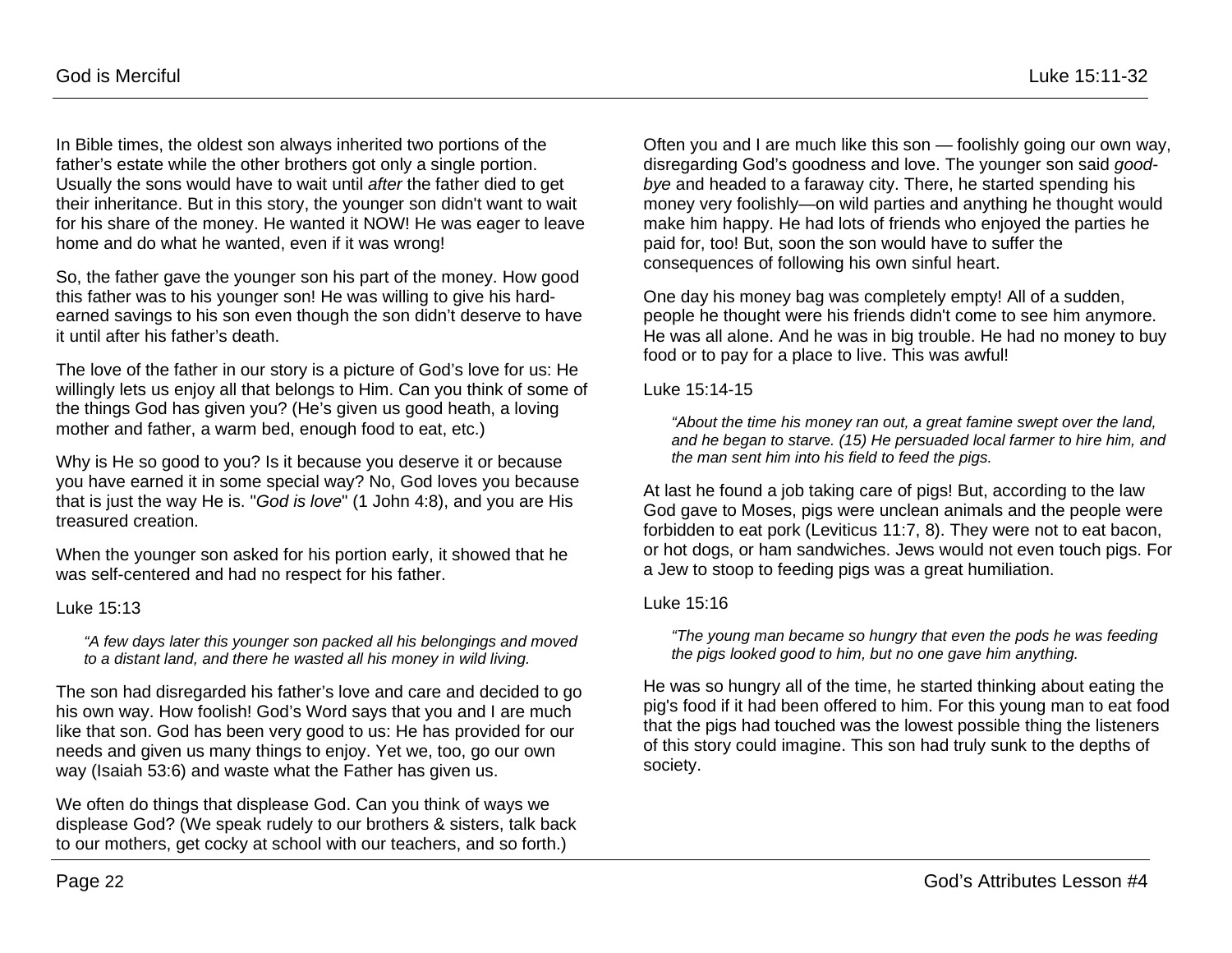#### Luke 15:17

*"When he finally came to his senses, he said to himself, 'At home even the hired servants have food enough to spare, and here I am dying of hunger!* 

One morning the son thought, '*I'm starving to death while the people who work for my dad have plenty of food to eat*!' So, he decided to leave his job feeding pigs and return home.

The younger son is like many us who want to be free to live as we please. He had to hit bottom before he came to his senses. It often takes great sorrow and heartbreak to cause people to look to the only One who can help them.

#### Luke 15:18-19

*'I will go home to my father and say, "Father, I have sinned against both heaven and you, (19) and I am no longer worthy of being called your son. Please take me on as a hired servant."'*

The son realized his sin was against God and his father. Recognizing that you have sinned is the first step towards making peace with God. By telling this story to the Pharisees, Jesus was trying to get them to see that there was hope for them if they would only grieve and agonize over their sins like the son in this story.

#### Luke 15:20

*"So he returned home to his father. And while he was still a long way off, his father saw him coming. Filled with love and compassion, he ran to his son, embraced him, and kissed him.* 

In this story, the father watched and waited for his son to come back home. He missed his younger son very much. Every day he looked down the road. He was waiting with open arms, ready to greet his son if he returned.

In the same way, God's love is patiently looking for us. He will not force us to turn from our sins, come to Him, and ask Him for forgiveness. But, He is constantly waiting for us to come to Him.

#### Luke 15:21-24

*His son said to him, 'Father, I have sinned against both heaven and you, and I am no longer worthy of being called your son.' (22) "But his father said to the servants, 'Quick! Bring the finest robe in the house and put it on him. Get a ring for his finger and sandals for his feet. (23) And kill the calf we have been fattening. We must celebrate with a feast, (24) for this son of mine was dead and has now returned to life. He was lost, but now he is found.' So the party began.*

The father was so excited, he ran to meet his son! He hugged him and kissed him even though his boy was probably smelly and dirty and ragged and didn't deserve to be kissed at all!

The father told his servants to bring his son new clothes and sandals and a ring of his own. Then the father threw a big party to celebrate. Even though the younger son had been foolish and selfish and wrong, his father still loved him and forgave him!

#### Luke 15:25-26

*"Meanwhile, the older son was in the fields working. When he returned home, he heard music and dancing in the house, (26) and he asked one of the servants what was going on.*

Meanwhile, back at home, the older brother was bitter and angry at his younger brother for wasting his portion of their father's estate.

#### Luke 15:27-28

*'Your brother is back,' he was told, 'and your father has killed the fattened calf. We are celebrating because of his safe return.' (28) "The older brother was angry and wouldn't go in. His father came out and begged him,*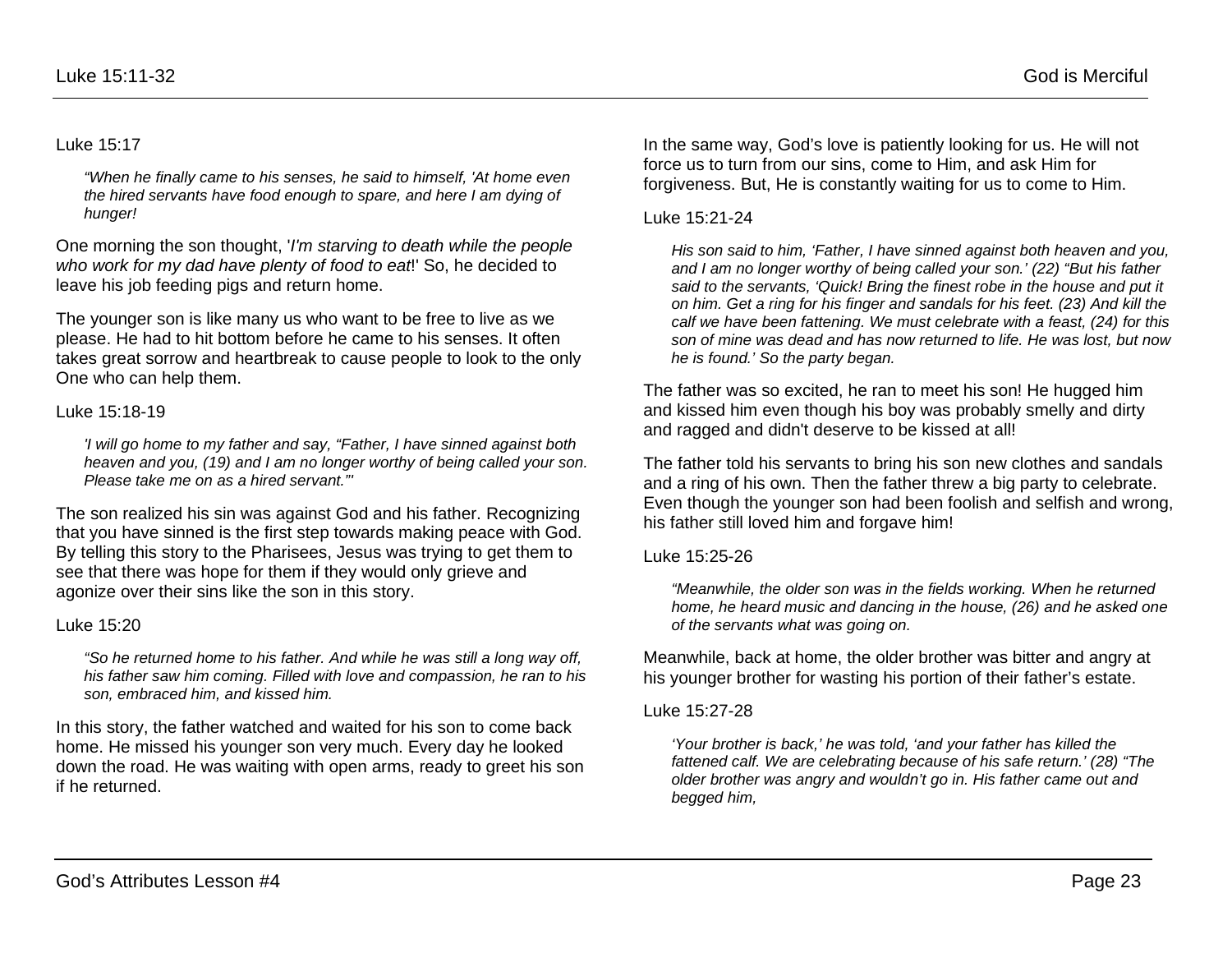The older brother refused to go to the festivity. He didn't think the father should give his foolish brother a ring and a party. He didn't think his father should welcome his brother at all!

#### Luke 15:29-30

*"but he replied, 'All these years I've slaved for you and never once refused to do a single thing you told me to. And in all that time you never gave me even one young goat for a feast with my friends. (30) Yet when this son of yours comes back after squandering your money on prostitutes, you celebrate by killing the fattened calf!'*

In this story, the father forgave because he was filled with love for his son. But, the older brother refused to forgive because he thought it wasn't fair. The older brother's anger and resentment towards his younger brother made him just as lost to the father's love as the younger brother had been.

#### Luke 15:31

*"His father said to him, 'Look, dear son, you have always stayed by me, and everything I have is yours.*

The father encouraged him to rejoice on behalf of his younger brother. He said, "*All that I have is yours*." The father wasn't going to take the older son's inheritance away from him. He still had the double portion that was his by birth right, even though the younger son had already spent his single portion. The father was just glad the son had come home where he belonged.

#### Luke 15:32

*'We had to celebrate this happy day. For your brother was dead and has come back to life! He was lost, but now he is found!"*

In Jesus' story, the older brother represented the Pharisees, who were angry and resentful that Jesus wanted sinners to come to Heaven. After all, the Pharisees must have thought, "*We have done so much for God*".

The father in this story was merciful, just like our Father in Heaven is with us. The older brother was not merciful; he was judgmental and unforgiving. Jesus told this story to show us God's kind of love.

Jesus told his disciples in the Sermon on the Mount,

Matthew 5:7

*God blesses those who are merciful, for they will be shown mercy.*

What does that mean to you? God will be merciful to you if you forgive others and show them kindness even if they are wrong.

The merciful unselfishly reach out to help others in need. They don't look down on others or condemn them. God is merciful towards us: He doesn't keep track of the wrong things we do. And since God is merciful and forgiving towards us, even when we do wrong, God wants us to show mercy and forgiveness towards others.

It's important to learn that forgiveness isn't complete unless you also forget all about the sinful thing that was done. When God forgives us, He forgets all about the wrong things we do.

#### Hebrews 8:12

*I will forgive their wickedness, and I will never again remember their sins.*

To truly forgive someone, you must also forget all about the wrong done to you. Let it go, like water under a bridge.

Jesus tells us to do to others whatever you would like them to do to you. Sometimes people do wrong things to us. But we can be kind and forgive them, even if they don't deserve to be forgiven. And, once we forgive them, we need to forget all about it. That is being merciful, just like Jesus!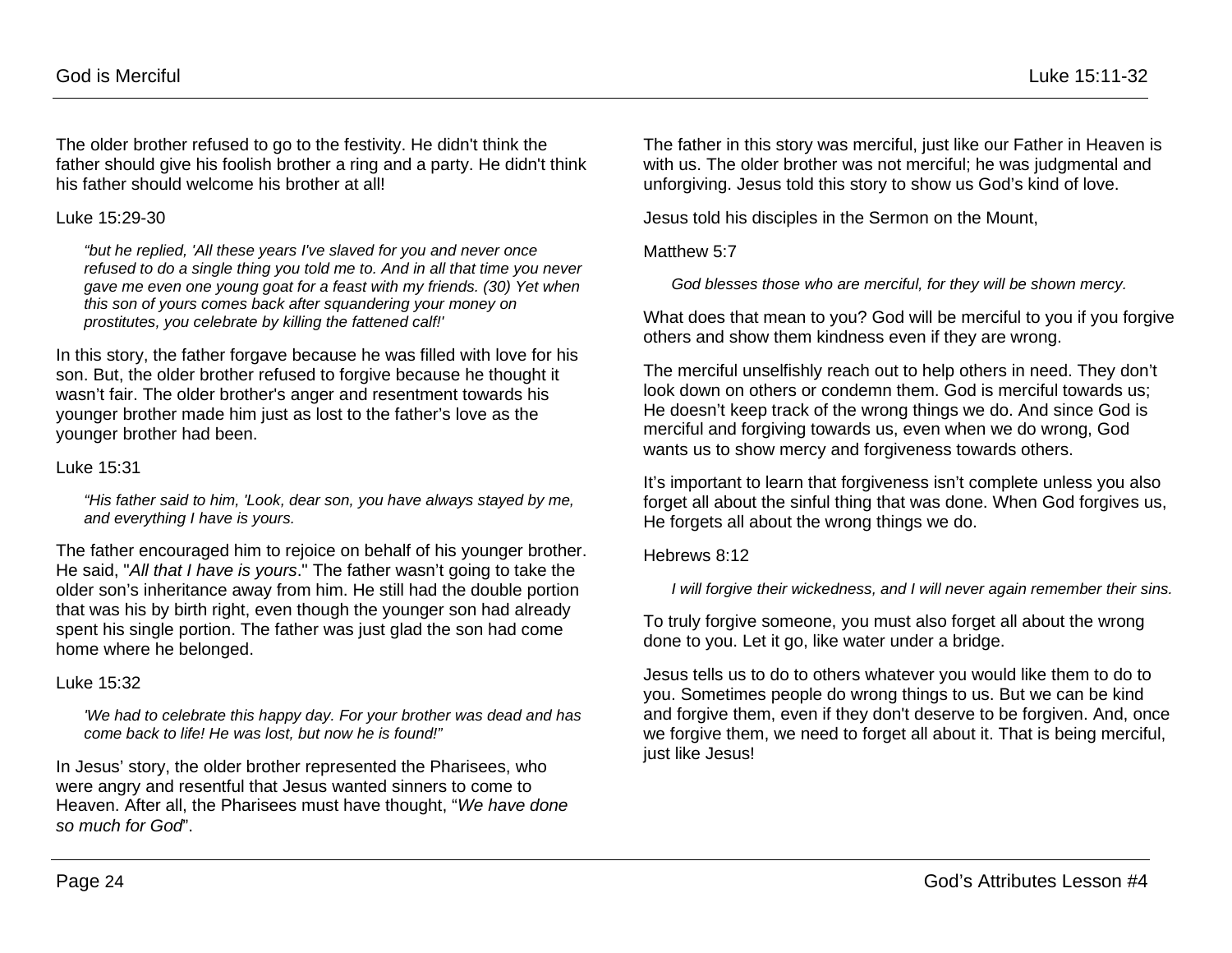## **Closing Prayer**

Father, thank You for Your great mercy and forgiveness! We love You, O Lord! Help us to show Your kind of love towards others. Help us to show mercy and forgiveness to others, even when they don't deserve it. In Jesus' name, we pray. Amen.

Learning Activities

### **Craft Corner**

Make a pigpen from craft sticks. Have students cut out pink pigs from construction paper. Use strips of brown paper to be straw. Label each pig with a sin that led the young man to the pig pen.

### **Game Center**

Use the following review questions in a time of discussion or a game of your choice:

- 1. What did the father do to show mercy and forgiveness? (Welcomed his son when he came back home. Celebrated his son's return with a party. Forgave his son for the wrong things he had done.)
- 2. How do you think the son felt before he saw his father? (Sorry for the wrong things he did. Worried that his father would not accept him.)
- 3. When is a time you have felt like the son before he saw his father? What happened?
- 4. How do you think the son felt after he saw his father?
- 5. Showing mercy means showing more love or kindness to a person than he or she expects or even deserves. What are some ways kids your age can show mercy and forgiveness to others?

(Forgetting about the time when your brother or sister took your bike without asking. Accepting someone's apology.)

- 6. How has God shown us His mercy and forgiveness?
- 7. Who are people to whom you can show mercy and forgiveness?
- 8. When is a time when someone has forgiven you? Why? How did it feel?
- 9. When is a time you needed to forgive someone? Was it easy or difficult to forgive him or her? Why?
- 10. When are times when it might be difficult to show mercy and forgiveness?
- 11. Why is it good that God is merciful?
- 12. How would your life be different if God were not merciful?
- 13. Is there someone who has been mean to you? How would you like that person to treat you? If someone is mean to you, you have a choice. You can either be mean back, or you can ask God to help you be merciful to that person.